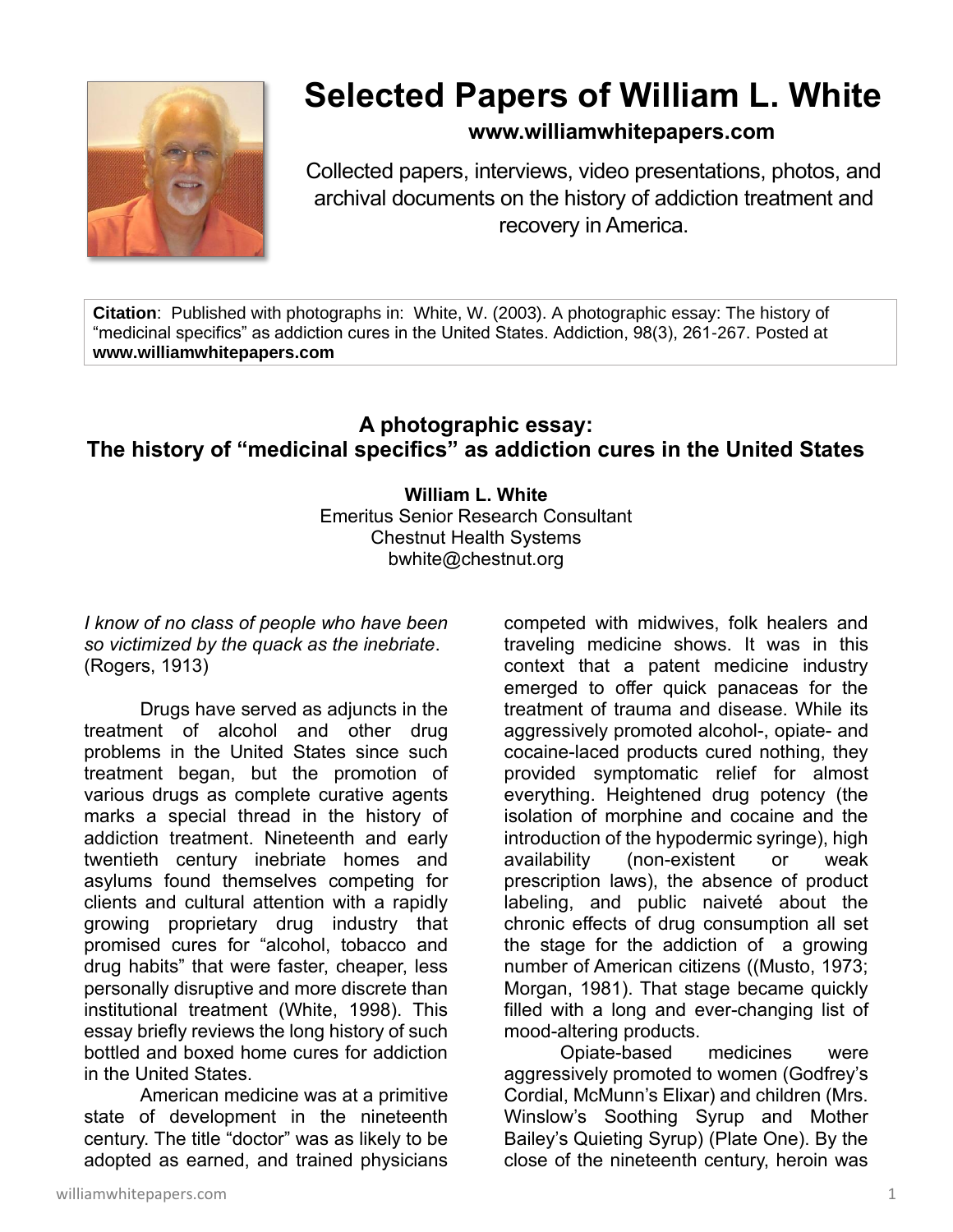publicly promoted alongside aspirin (Plate Two). There were cocaine-laced products (Wine of Coca, Coca Cigarettes, and Dr. Birney's Catarrh Powder) that promised cure for everything from consumption to dandruff (Plates Three and Four). And there were a large number of alcohol-laced "medicines" (Dr. Kilmer's Swamp Root, Paine's Celery Compound, and Hostetter's Stomach Bitters) (Plate Five), some of which were promoted as temperance remedies, in spite of alcohol content as high as 45 percent by volume.

The growing problems of addiction and the heightened social value of sobriety generated by the American temperance movement opened the market for medicinal specifics that claimed to destroy the appetite for alcohol, tobacco and other drugs. These bottled and boxed cures were distributed by drug companies, private physicians, addiction cure institutes, and by individual entrepreneurs. Reports on hundreds of these products fill the American Medical Association's Historical Health Fraud and Alternative Medicine Collection.

Products that claimed to cure alcoholrelated problems came in two forms: hangover remedies and alcoholism cures. The former, which peaked in popularity by the 1930s, included products like Alka-Nox, Sobrosal, Sober-Up, and Mrs. Moffat's Shoo Fly Powders. Early products claiming to cure alcoholism included the Hay-Litchfield Antidote, Knight's Tonic, White Star Secret Liquor Cure, Alcoban, Alcola, Mickey Finn Powders, and Dr. Haines Golden Specific (Plate Six). There were also a large number of products promising to cure addiction to tobacco (BACO-CURE, Nicotol, Nix-O-Tine, Tobacco Redeemer, and No-To-Bac)(Plate Seven) and addiction to opiates (Antidote, Starnes' Drug Habit Cure, and Narcoti-Cure)(Plates Eight). The opiate cures often came in number-sequenced bottles that constituted gradual withdrawal for some and extended maintenance for others.

The purveyors of addiction cure specifics aggressively marketed their products through health-related books and magazines as well as through newspapers, flyers, and billboards. There were particular

appeals to family members that claimed the alcoholic or addict could be cured secretly through the surreptitious spiking of food and drink with the miracle product (Plate Nine). The alcohol, tobacco and drug cures were marketing directly to physicians and some of the companies paid physicians to provide lists of addicted patients who would then be contacted via unrelenting direct mail solicitation. Prominent celebrity endorsements, extolling secret formulas, and promises of complete comfort ("no substitutes" "no vomiting" "no injections") were the norm in the promotion of these products, as were promises of secrecy and exaggerated claims of cure. Dr. Collin's Painless Opium Antidote promised "never a failure in a single case" The advertisements often claimed added health benefits as a side-effect of their product. The most frequent of such promises were new found energy (e.g., Oxien "cures drunkards and makes weak women walk) and heightened sexual performance (e.g., "No-To-Bac cures impotency and is used with magical effect by men in advanced years") (Helfand, 1996).

Attempts to expose the fraudulent practices of the addiction cure entrepreneurs began with the Medical Society of New York in 1827 and continued throughout the nineteenth and early twentieth centuries. The 1880s witnessed an expose of fraudulent opium antidotes published in the Journal of the American Medical Association and separate investigations launched by the Massachusetts State Board of Health and the American Association for the Study and Cure of Inebriety (Bradner, 1890; Crothers, 1892; Kerr, 1892). While these studies revealed that most of the cures contained alcohol or opium and sold at higher prices than the drugs themselves, public attention was not galvanized until a 1905 exposé by Samuel Hopkins Adams in *Collier's*  magazine (Plate Ten) spurred passage of the 1906 Pure Food and Drug Act. In response to Hopkin's exposure of the hidden presence of alcohol and opiates in many medicines and in the addiction cures (Plate Eleven), this Act required the accurate labeling of the presence of alcohol, opiates, and cocaine in medicines.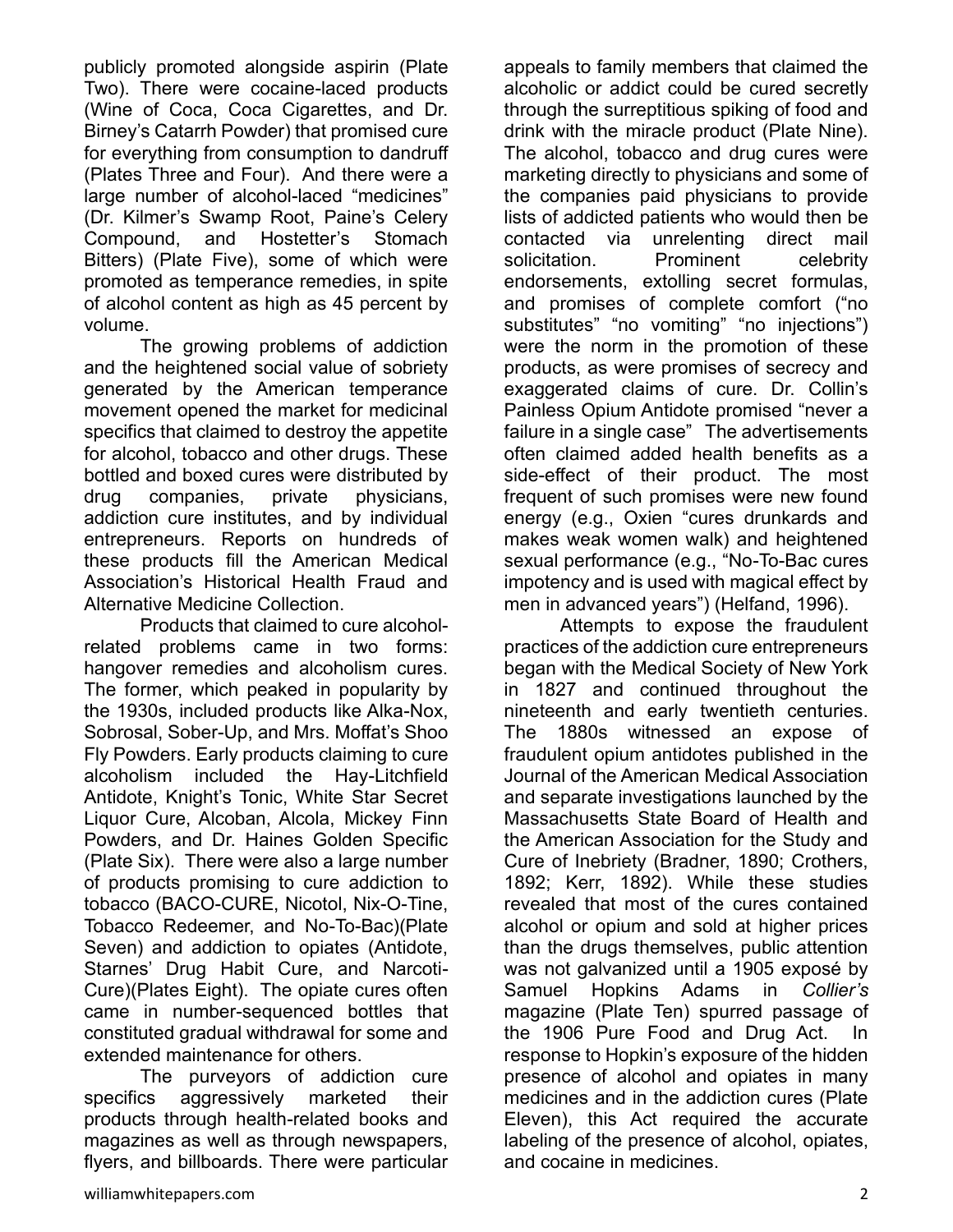Unfortunately, the story of fraudulent addiction cure specifics does not end in 1906. The American Medical Association detailed new generations of such frauds (e.g., Antialkolin, Coho Drink Cure, St. Anne's Morphine Cure, Tucker's Drug-Habit Cure) in their serialized publication Nostrums and Quackery, and the National Better Business Bureau issued warnings in 1929 regarding such cures. Typical of this later generation of cures was Thirty-Two (See Plate Twelve), a leather-encased series of 32 vials (price \$32) that were to be consumed over 48 days as a "complete course of treatment for alcoholism."

An interesting product introduced in the 1930s was an alleged non-intoxicating substitute for alcohol sold under such names as Prescription Brand Whiskey and RMS Private Formula (Masters, 1931). A 1939 article in the Journal of the American Medical Association attacked the advertising claims that the use of these products could turn the chronic alcoholic into a "moderate and sane drinker" (RX Medicinal..., 1939). Bottled cures for alcoholism continued into the 1940s with products like Alcoban and Alconox promising to cure drunkards in twenty-four hours. As late as the 1960s, the Federal Trade Commission was taking legal action to ban the advertising of products like Soberin as a cure for alcoholism.

It can be seen from this brief review that fraud and exploitation are a continuing theme in the design and marketing of alcohol-, opiate- and cocaine-laced products and medicinal specifics claiming to cure addiction. It is in this context that the term iatrogenic takes on two meanings: the development of addiction secondary to selfcare or medical treatment, and the harm done in the name of help that constitutes a long thread in the history of addiction treatment.

## **References**

*Nostrums and Quackery*, 2nd ed., (1912). Chicago: American Medical Association.

Bradner, N. (1890). Report of the Committee on Nostrums, Proprietary Medicines, and New Drugs. *Quarterly Journal of Inebriety*,12:25,36-38.

Crothers, T.D. (1892). Specifics for the cure of inebriety. *The Popular Science Monthly*, 41:732-739.

Helfand, W. (1996). Selling addiction cures. *Transactions & Studies of the College of Physicians of Philadelphia Series V*, 43 (December), pp. 85-108.

Kerr, N. (1892). Secret specifics for inebriety. *Quarterly Journal of Inebriety*, 14:350-351.

Masters, W. (1931). *The Alcohol Habit and Its Treatment*. London: H.K. Lewis & Co.

Morgan, H. ((1981). *Drugs in America: A Social History 1800-1980*. Syracuse University Press.

Musto, D. (1973). *The American Disease: Origins of Narcotic Controls*, New Haven: Yale University Press.

Rogers, A. (1913). Some observations during eighteen years' experience with drug and liquor habitues. *Wisconsin Medical Journal,* 12:40-43 (July).

RX Medicinal spirits: The peculiar claims for "nonintoxicating" whiskey (1939). *Journal of the American Medical Association*, 112:351.

White, W. (1998). *Slaying the Dragon: The History of Addiction Treatment and Recovery in America*. Bloomington, IL: Chestnut Health Systems.

**Acknowledgment**: Products and their advertising slogans referenced in this article were identified through the following collections: The American Medical Association's Historical Health Fraud and Alternative Medicine Collection, the Hazelden Archive, the Illinois Addiction Studies Archive, and the private collection of William Helfand.